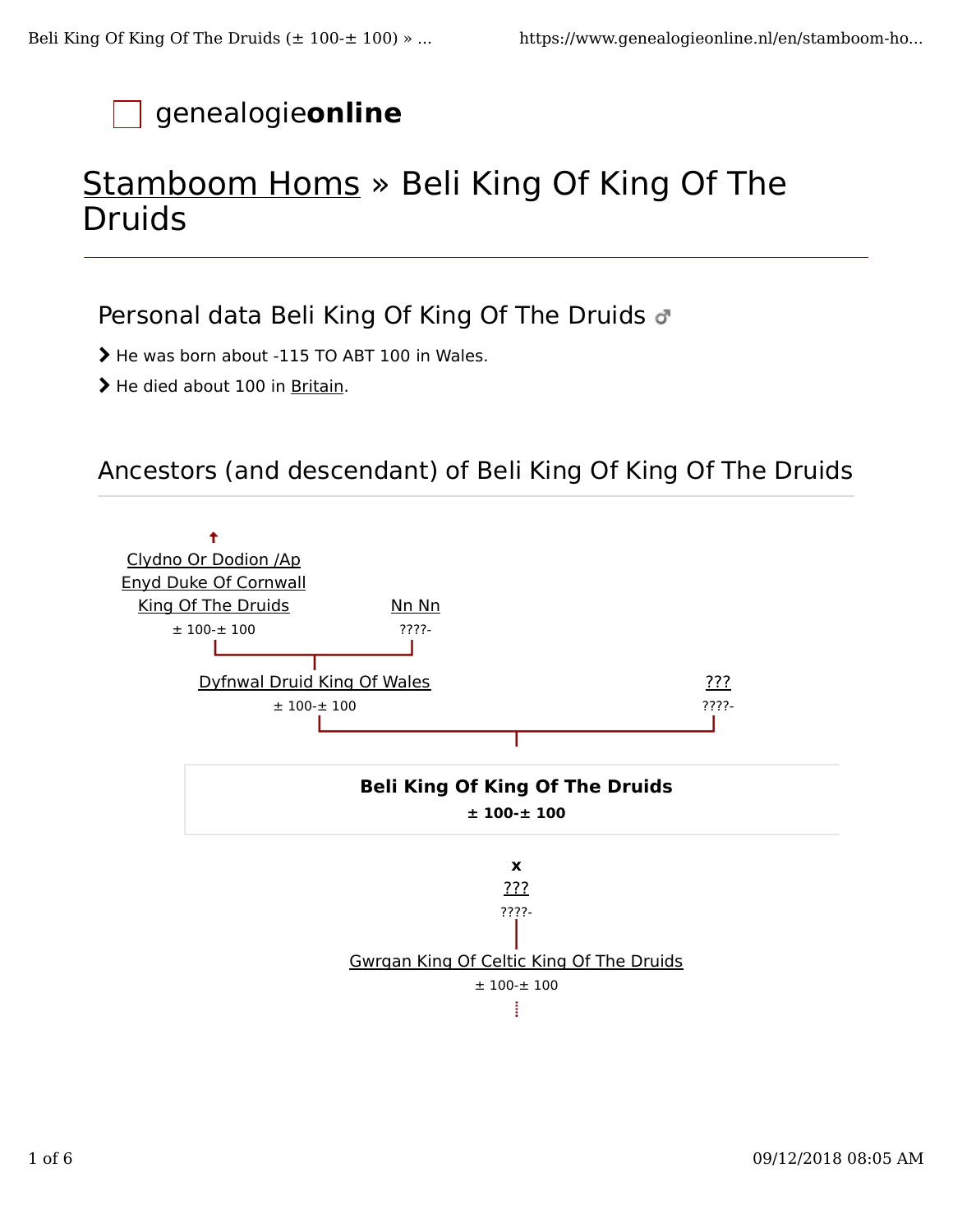## Household of Beli King Of King Of The Druids

He had a relationship with ???

Child(ren):

1. Gwrgan King Of Celtic King Of The Druids ± 100-± 100 ....

Notes by Beli King Of King Of The Druids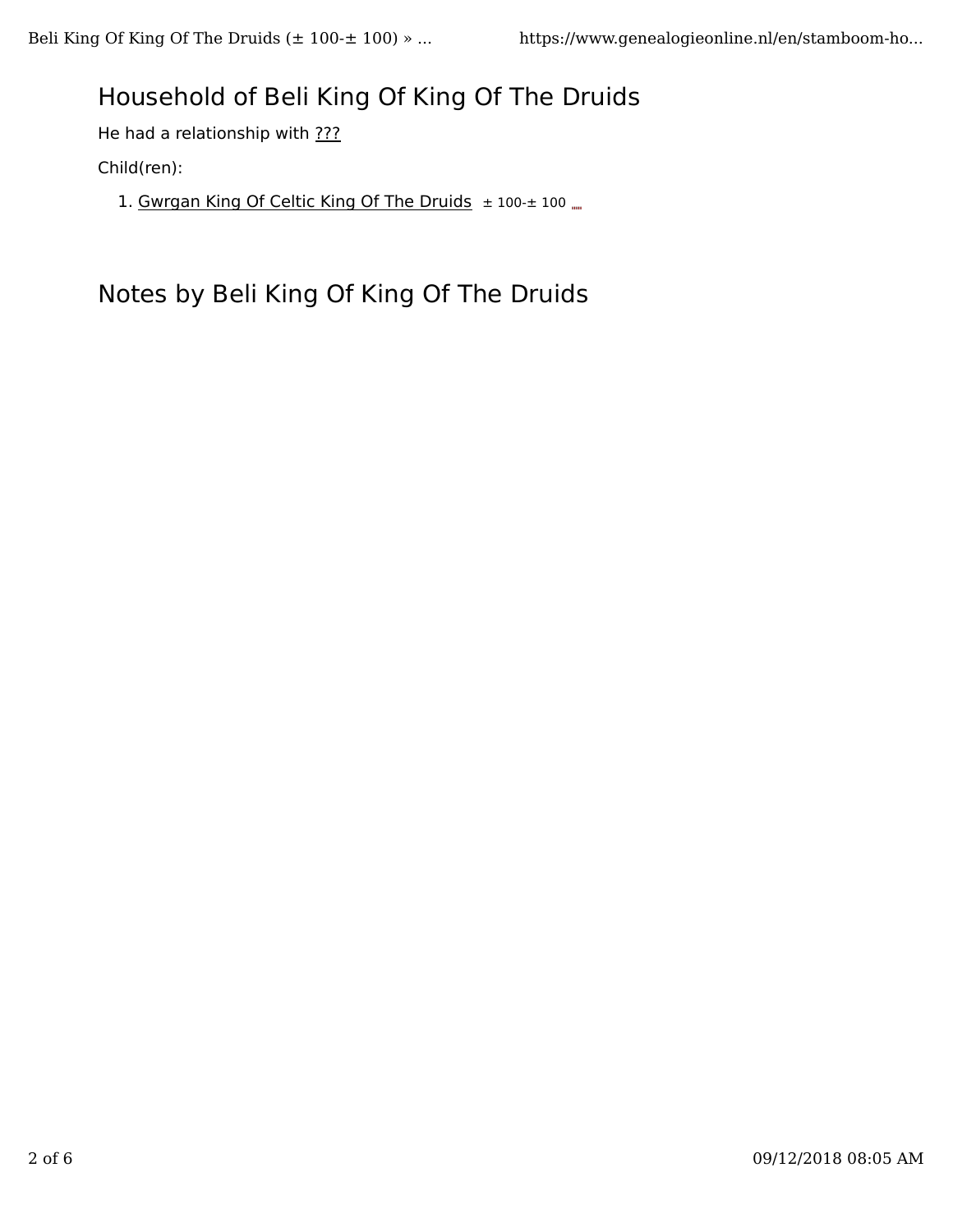#### **Belinus**

From Wikipedia, the free encyclopedia

Belinus the Great was a legendary king of the Britons as accounted by Geoffrey of Monmouth. He was the son of Dunvallo Molmutius and brother of Brennius. He was probably named after the ancient god Belenus.

**Contents** 

[hide]

- \* 1 Earning the crown
- \* 2 Invader of Gaul, Italy and Germany
- \* 3 Later years
- \* 4 Comments on historicity

[edit]

Earning the crown

In an effort to win the crown of Britain, Brennius and Balinus waged war between each other to determine who should succeed their father. Many battles were fought between the two brothers until a time came when their friends intervened and a compromise was decided upon. Belinus became the King of the Britons with Brennius as king of the north.

Five years later, Brennius wed the daughter of the King of Norway without consulting Belinus. Belinus invaded Northumberland and seized Brennius's land. The King of Denmark with Brennius's new wife landed in Britain by accident. Belinus imprisoned them and awaited the return of his brother. Brennius landed in Albany and demanded the return of all his lands and his wife. If not, he swore he would kill Belinus if they ever met in battle.

Belinus called to arms all of Britain against Brennius and the two armies met in the forests of Calaterium. The battle was fought ruthlessly and Belinus defeated the army of Brennius. Brennius fled to Gaul and Belinus became king over all the Britons. He emphasized the Molmutine Laws of his father and ruled justly.

Eventually, Brennius invaded Britain behind a massive Gallic army and met Belinus on the battlefield once again. Their mother, however, convinced Brennius to make peace, and the two brothers ruled their two realms in harmony with each other. [edit]

Invader of Gaul, Italy and Germany

Following their unification, Belinus and Brennius merged their armies into one great one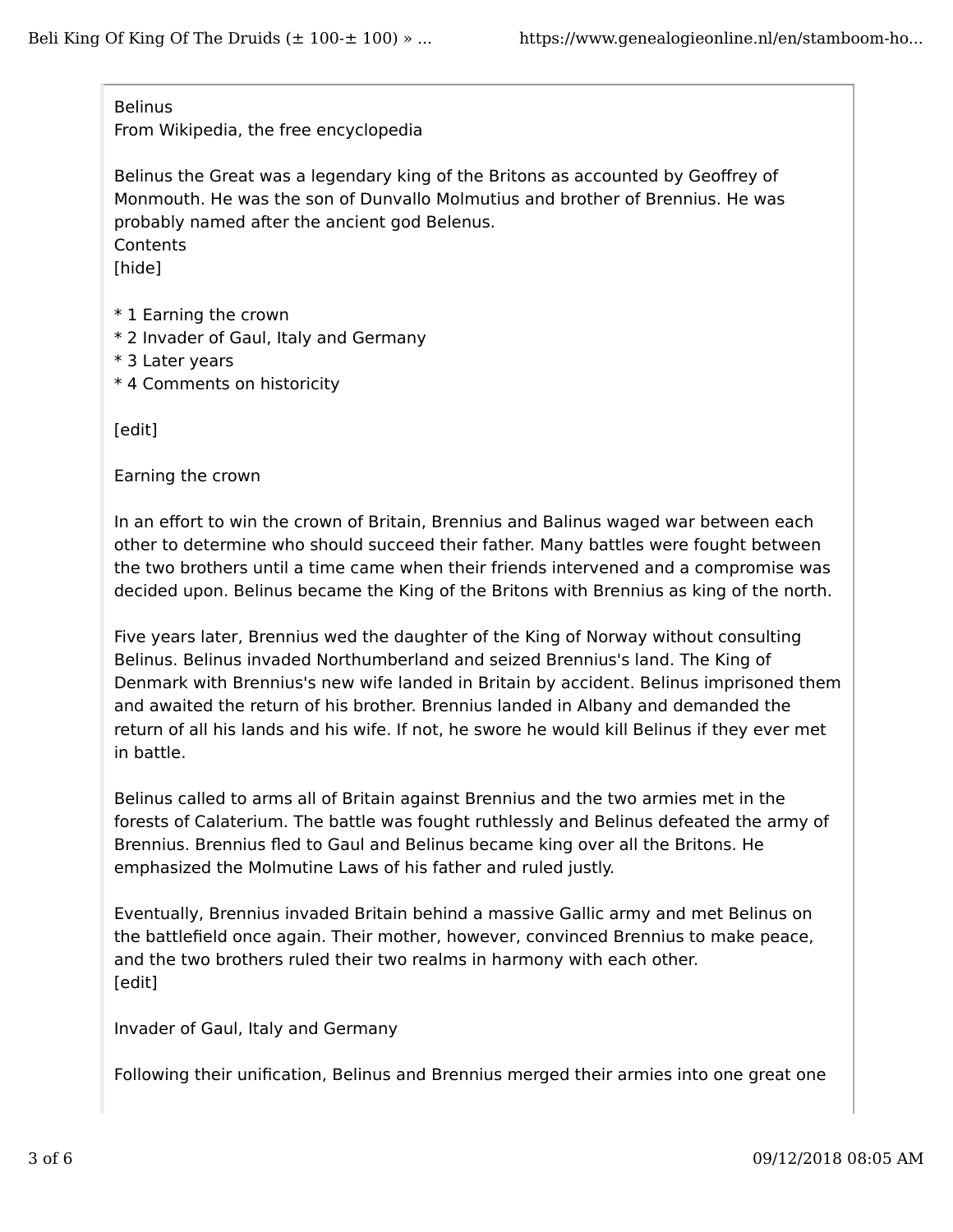and invaded Gaul. After a year of warfare, the joint army managed to submit all the Frankish kingdoms in Gaul to their authority. Now with an even greater army, Belinus lead his great army to the Italian peninsula and threatened to invade Rome. Outside of Rome, the two consuls, Gabias and Porsenna, sued for peace and offered wealth, tribute, and hostages as a sign of their submittance. Belinus and Brennius accepted and took their great army to Germany. Soon after this movement north, Rome broke their treaty and marched north and Brennius went to fight the Romans while Belinus remained at war with the Germans (who were being helped by various other Italian troops).

After Brennius had left, the Italian troops who were reinforcing the Germans abandoned the Germans in a vain attempt to unite with the Roman soldiers on the other side of Belinus's army. Belinus learned of this and moved his army to a valley through which the Italians must pass. In the morning, Belinus attacked the Italians who were not in armour and unprepared for battle at that point in time. All day the Britons pursued the Italians until it was night.

Belinus decided to join forces with his brother who was sieging Rome. The Romans defended the city for many days and were successful in repelling the invaders. At last, Belinus decided to hang the hostages they were given in the treaty but it only enraged the Romans more. Finally, the two consuls put on armour and joined the men defending the city. They pushed the invaders back but Belinus was able to reform the lines and stop the attacks. Belinus continued forward until the walls were breached and the Britons invaded the city. Belinus left Brennius in Rome and returned to Britain. [edit]

### Later years

He ruled in peace, building many new cities and restoring many decaying ones. Most important of the cities he founded was Kaerusc, which would be re-named the City of Legions when the Romans occupied Britain. He continued using many of his father's laws and enacted a number of his own. Britain became more wealthy than ever before in this time.

When Belinus finally died, he was cremated and placed on top of a great tower he had created. He was succeeded by his son Gurguit Barbtruc. [edit]

### Comments on historicity

One should note that Rome was indeed captured by Brennus folowing the Battle of the Allia on July 18, 390 BC. Gabias and Porsenna are not mentioned in any Roman sources. The later is a namesake of Lars Porsena, a King of the Etruscan civilization who is believed to have fought against the recently founded Roman Republic in the decade of the 500s BC.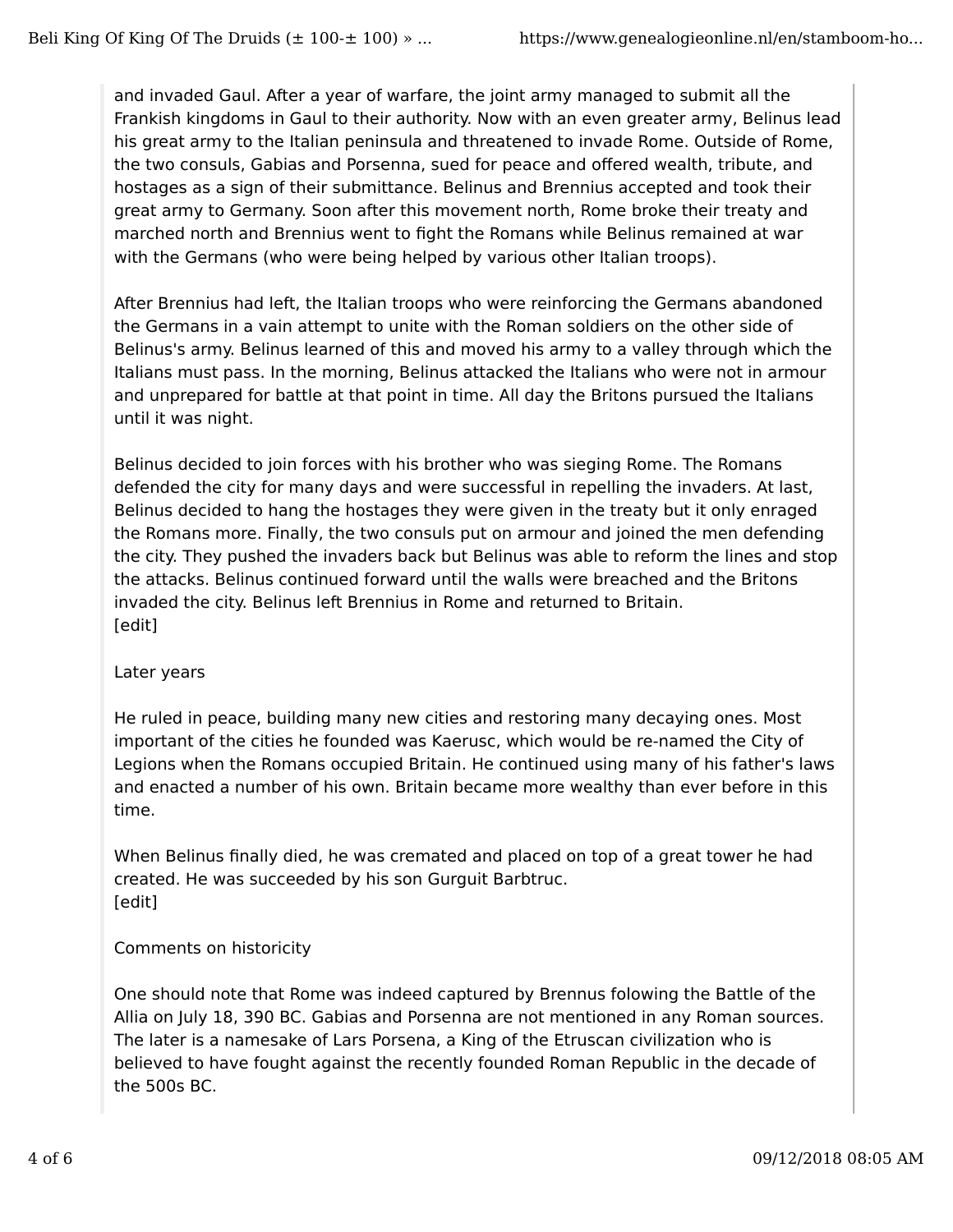The consuls of the year were Marcus Manlius and a younger Lucius Valerius Potitus. They were replaced by six Consular Tribunes after the Gauls departed:

- \* Gaius Aemilius.
- \* Marcus Aemilius.
- \* Agrippa Furius.
- \* Lucius Lucretius.
- \* Lucius Furius Medulinus.
- \* Servius Sulpicius.

See also Second War of the Two Brothers.

Preceded by: Civil War Mythical British Kings Succeeded by: Gurguit Barbtruc





Symbols used: grandparents parents brothers/sisters children Drag the timetable to go back or further in time (or use l and r). Click on the names for more info.

## About the surname King Of The Druids

 Take a look at the information available on **Genealogie Online** about the surname King Of The Druids.